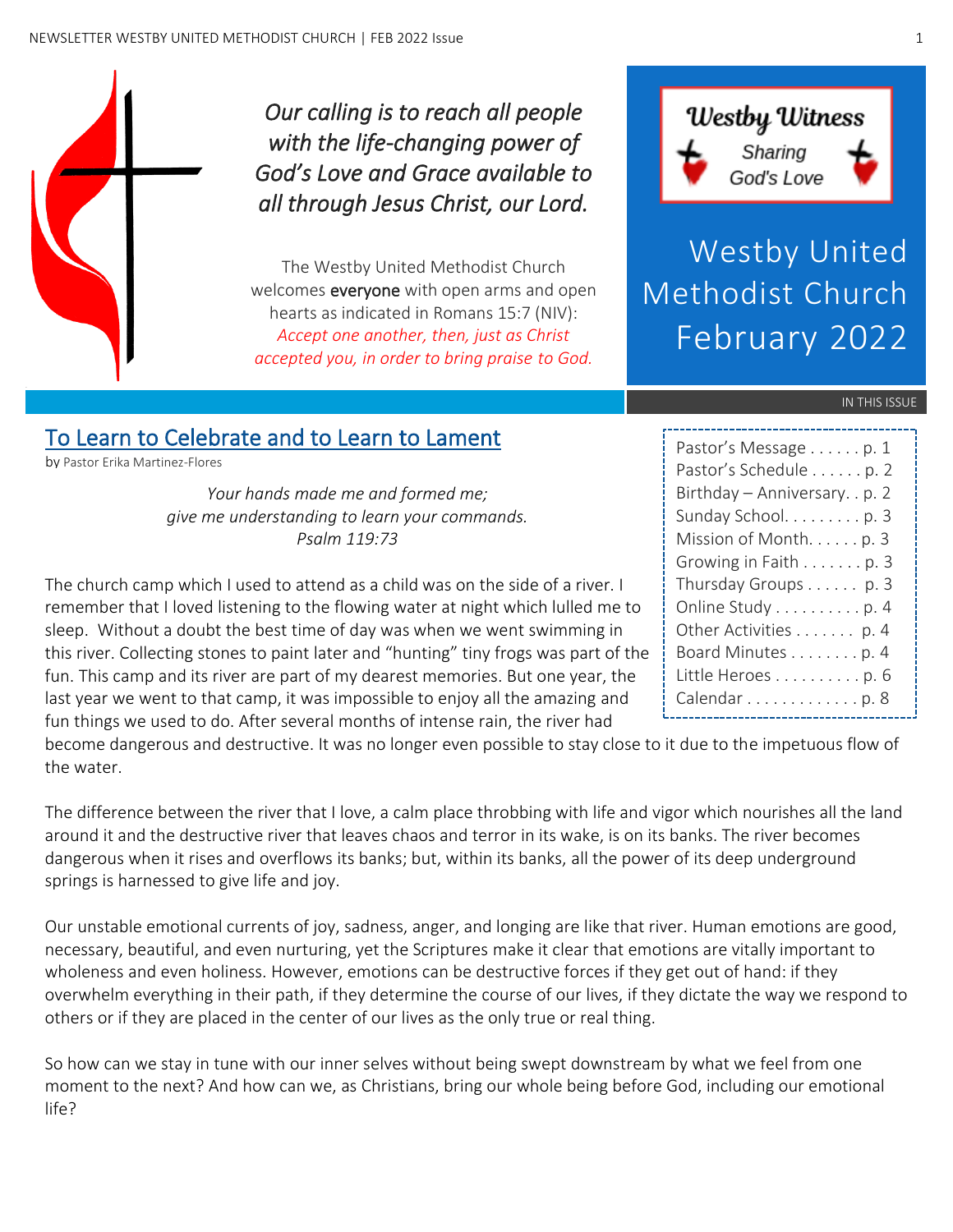The Scriptures give us a practice: praying the Psalms. As we pray the Psalms, we learn to celebrate, and we learn to lament. We learn to be honest with God about our anger and our sin. We learn to cry and doubt. We learn to admit shame and express gratitude.

Praying the Psalms repeatedly allows us to approach God with emotional honesty, authenticity, and transparency. The Psalms challenge us to tell God our deepest needs, longings, resentments, pains, sorrows, and joys; and by doing so, we learn to admit the truth about ourselves. Praying the Psalms does not only teach us to express our emotions before God, it also shapes our emotions. The Scriptures act within us through prayer and determine what we believe and how we respond to the things we feel. This defines who we are and determines what we worship. In short, praying the Psalms helps us not only name what we feel but also transforms who we are. In the end, God can take all of our emotions and every experience of our lives and use them as the raw material through which he transforms us into people who live life as His children. As we use the Psalms in daily prayer, our own stories, filled with both joy and pain plus hardship and achievement, find direction. We learn to be honest about our reality, our inner selves, and through this practice that shows our vulnerability, we pray the Psalms with Jesus and step into the larger reality of who God is, and what He has done.

Finally, the same thing happens with the bed of a river. Its margins are not primarily a means of control. Its main

purpose is not simply to limit or surround. The banks are what make a river flow in a certain direction. The channel of a river is what allows it to reach its end, its final objective. In the same way, these prayers from the Psalms allow our inner being, with all its varied currents, twists and turns, to find its culmination in the infinite sea of God's love.

Every third Thursday of the month at 10:00 am, at Westby Church we will be studying the Psalms, you are welcome to join us.

May God be with all of you, Pastor Erika Martinez-Flores

#### Pastor Erika's Schedule:

Thursday at Westby UMC – 10:00 AM - 1:00 PM Sunday morning before worship – 8:30 AM – 8:50 AM

Please feel free to call or email Pastor Erika if you'd like to talk to her during the week.

 $\overline{a}$ 

j

Feb. 22 – Tim Gaskell Brian Oney-Siam Feb. 26 – Ardith Hoff



#### *Contact Information:*

Cell Phone: 919-478-3584 Direct Office Phone: 608-638-7627 Parsonage Phone: 608-637-7614 Email: pastor-vw@driftlessministry.org

February Birthdays February Anniversaries

Feb. 12 – Jill Bjornstad **Feb. 25 – Aaron & Sara Berg**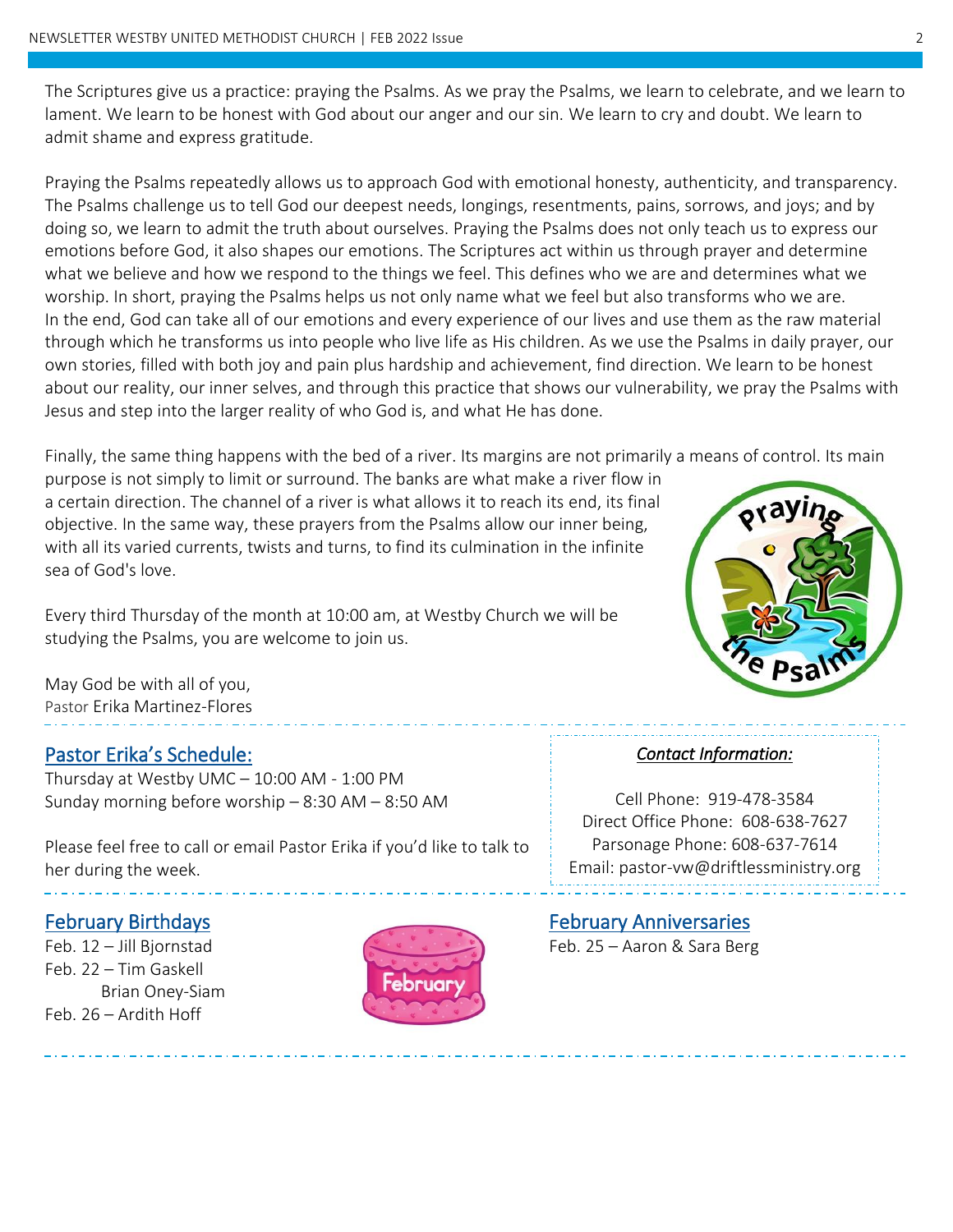

#### Mission of the Month – Living Waters Bible Camp

This mission is new to our mission line up, and like most of our other missions, it is local. The camp is located just outside Westby at E8932 Roe Ave. Living Waters Bible Camp is a Christ centered creation and disciple making ministry. It is not only a summer camp, but there are also events and activities scheduled all year. For

example, two January events just wrapped up, including a Father Son Retreat and Snow Day that involved tubing and other winter activities. In February, a Mother Daughter Retreat is planned and a second Snow Day. Other retreats, Christian education, and leadership events, as well as multiple summer camps are planned. Here is a link to their website if you'd like to find out more about this organization: https://www.lwbc.org/#welcome.

Since the goals of the camp are aligned with our goals, it seems like a worthy organization for us to support. Thank you in advance for considering donating through our church to this mission of the month. Just note LWBC on the memo line of your check made out to the church.



Ī

#### Sunday School News

Recently, the Sunday school crew learned about the Epiphany and the importance of the three gifts given to Jesus by the Magi. We are also following Pastor Erika's Little Heroes section in the monthly newsletter that highlights young people in the Bible that God used in very important ways. Each Sunday we learn about God's amazing plan for us with object lessons, songs, games and prayers.

You're Invited! We will be making Valentines for residents of Norseland Nursing Home on February 6th during Sunday school. Supplies will be provided, so bring your creativity and help share God's love. Adults are welcome to join us! This is a long-standing tradition and one of our favorites.

#### Thursday Morning Bible Study & Prayer Group

This month we will be starting two new opportunities for you to grow in your relationship with God. The first opportunity will be to attend the Thursday Morning Prayer Group on the first Thursday of each month. Come and spend some time in prayer, talking to our Lord and lifting up your joys and concerns to Him. The next opportunity will be to participate in the Thursday Morning Bible Study which will meet on the third Thursday of each month. The Bible Study will start discussing the book of Psalm and will be led by Pastor Erika.



The Prayer Group will meet on Thursday, Feb. 3<sup>rd</sup> and the Bible Study will meet on Thursday, Feb. 17<sup>th</sup>. Both groups will meet at 10:00 AM. Please come and join us as we pray and study God's Word so we can grow closer to Him.

# MAX LUCADO **CORINTHIANS**

 $\overline{a}$ 

#### Growing in Faith Study Group

As we continue our discussion of 1 Corinthians, this month, we will meet on Wednesday, Feb. 9th at 6:00 PM to discuss Lesson 6 (1 Corinthians 10:1-13) and on Wednesday, Feb. 23rd at 6:00 PM to discuss Lesson 7 (1 Corinthians 10:23-33).

Please come and join us even if you don't have the book.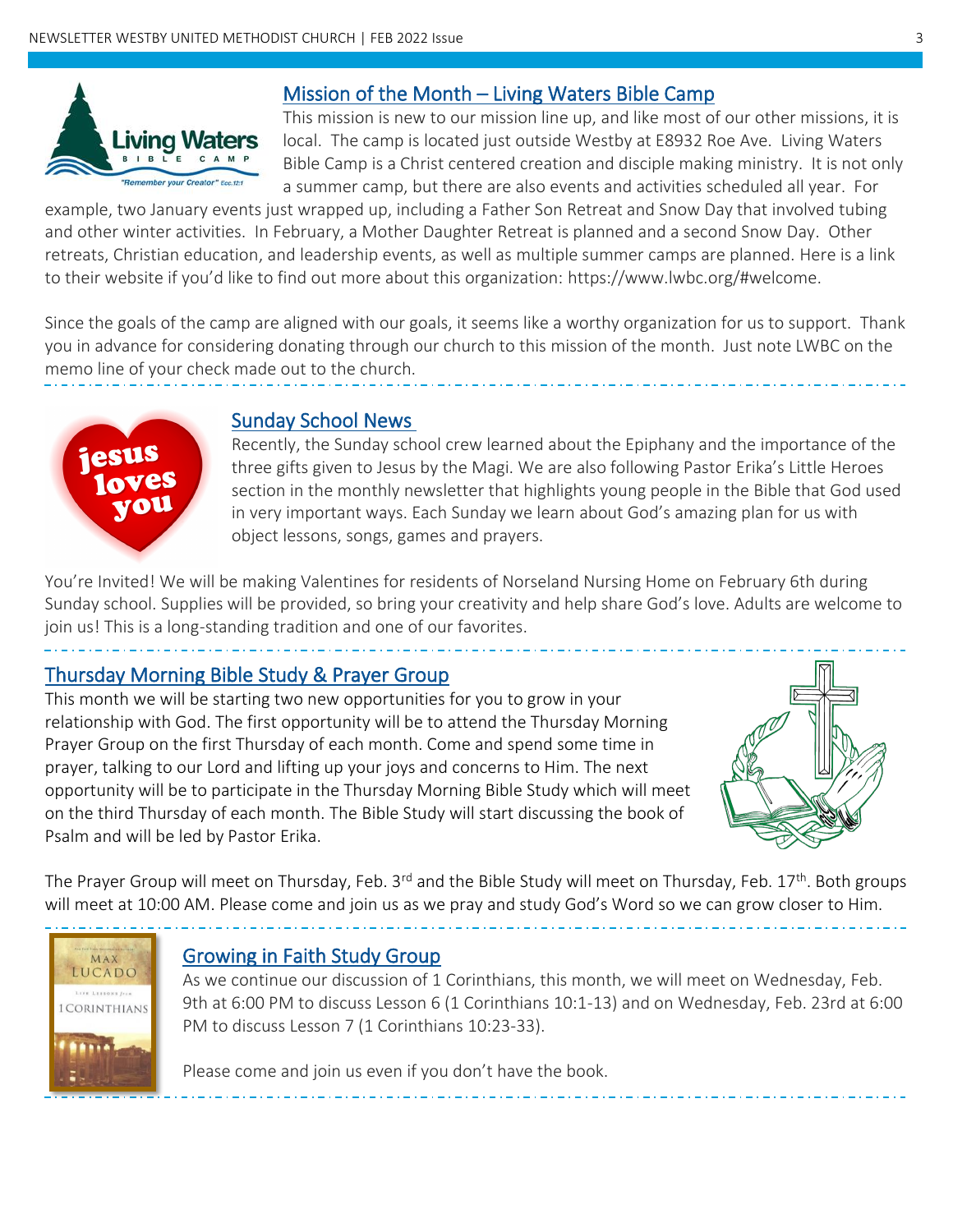#### February Online Studies – A Journey of Love

Since Valentine's Day is in February, we tend to think more about love during this month, so our online studies are going to center around love. There are many aspects to love, especially the love that happens when we are children of God. Our journey of love will start in heaven with the love God has for us and end on earth with extending love to the people we encounter.

Our first study begins the journey of love with the amazing, crazy love God has for us, "The Love of God: Crazy and Compelling Love". This 7-day journey will begin on

February 1st. The next step in our journey encourages us to show our love for God every day of the week and not just on Sundays. This 7-day study, "Christian Love", will begin on February 8th. The final part of our journey, "Love is a Person", helps us to take the love that we receive from God and share it with others. This study is 8 days and will begin on February 15th. Here are the links to access this month's online studies:

- [The Love of God] Crazy and Compelling Love 7 days begins Feb. 1st <https://bible.com/p/48860428/2822eeb84fb3808c641b179282398359>
- Christian Love  $-7$  days  $-$  begins Feb. 8th <https://bible.com/p/48860500/919fa26105bae68646e8d6d832399c84>
- Love Is a Person  $-$  8 days  $-$  begins Feb. 15th <https://bible.com/p/48860546/ca6ca03dc12cac26a838182d74afcfcb>

This online study can be accessed through the Bible App or [bible.com](http://www.bible.com/) website, which are free resources. In addition to wonderful devotional/reading plans, they provide a verse of the day, and you will be able to read the Bible in a wide variety of versions. The Bible App is available in your app store on your mobile device, or accessible online at [www.bible.com.](file:///C:/Users/Paul/Documents/Linda/Church%20Newsletter/Oct2021/www.bible.com)

í



## Lenten Devotional Booklet

The devotional booklets that we've created with Viroqua UMC have been well received, so we are going to continue doing this activity with Viroqua UMC. Both churches will be working together to create a devotional booklet for Lent, which begins on Wednesday, March 2<sup>nd</sup>. Westby UMC will be responsible for writing devotions for 10 Bible verses. We will notify everyone, via email and the bulletins, as to which verses we are assigned. The due date for submitting your devotions will be Wednesday, Feb. 16th. Please contact Linda Weilnau if you are interested in writing a devotion.



#### Family Snow Tubing Activity

Last year, there was a joint snow tubing activity with families and youth from Viroqua UMC. It was a fun and well received activity, so we're going to try to do it again this year. We plan on going to Whitetail Ridge Ski Area, near Fort McCoy, like we did last year. The exact details are still be arranged. When we have all of the details, we'll make an announcement during church, add it to the bulletins and send out an email to let everyone know.

#### Westby United Methodist Church - Board Meeting *I* January 19, 2022

Present: Pastor Erika Martinez-Flores, Tim Gaskell, Jane Gaskell, Jean Shore, Ardith Hoff and Linda Weilnau Opening: Tim Gaskell opened with prayer.

Approval of Minutes: The minutes of the November board meeting were emailed to the board and published in the December newsletter, so they could be reviewed prior to the meeting. The board meeting for December was cancelled due to the weather. Jane Gaskell and Ardith Hoff motioned to approve the minutes. Motion passed.

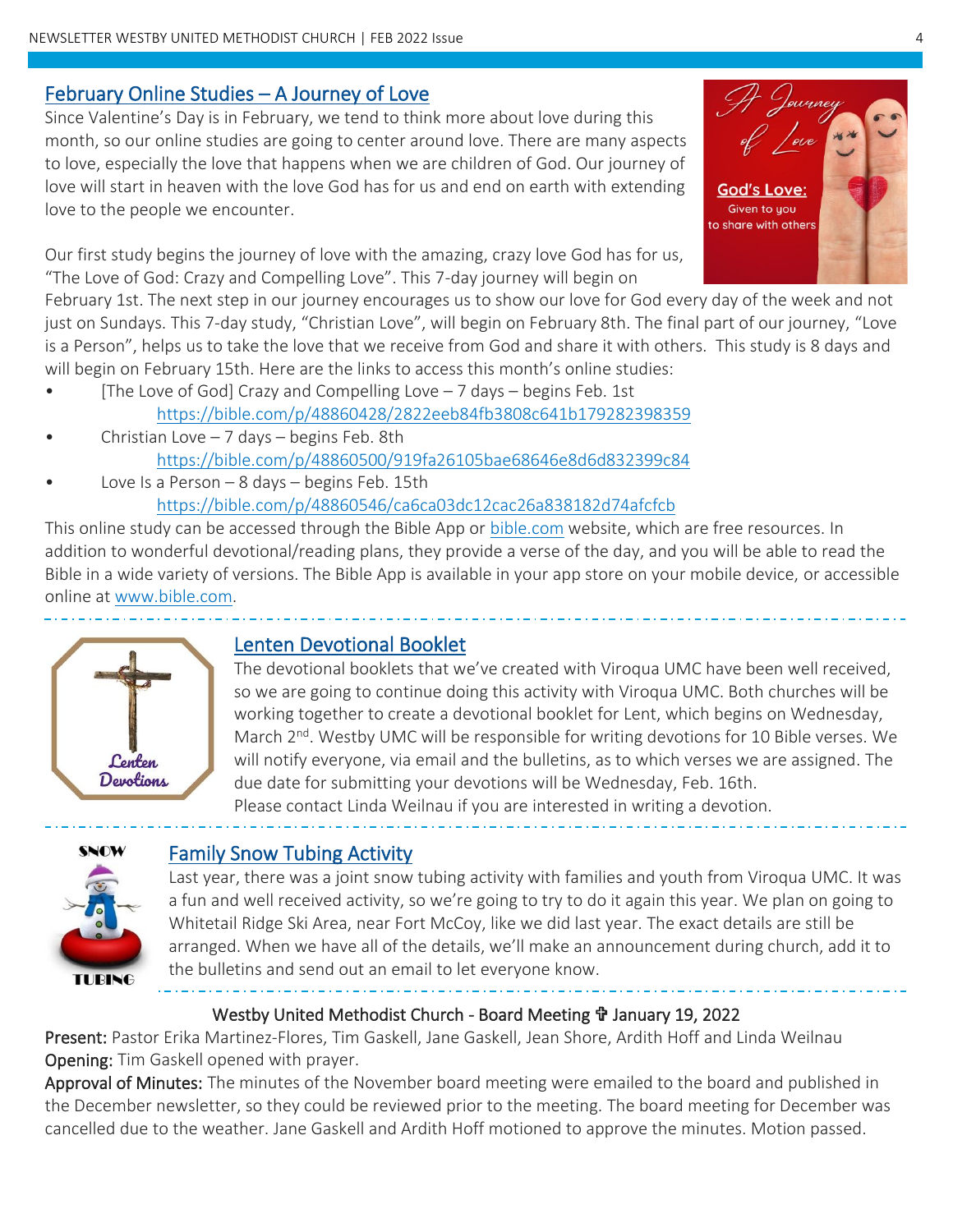Treasurer's Report: The financial reports, which include the report for the month of December, Year-to-Date for 2021, special accounts, and the credit card statement, were emailed to the board prior to the meeting. Verna Drake also provided a graph to indicate the income/expenses for each month and a pie chart to indicate the expense summary for 2021 to show the percentage of each expense area. In reviewing these charts, the expenses for August and October were greater than the other months. We will ask Verna Drake if she remembers why they are so much higher. Jane Gaskell and Ardith Hoff motioned to approve the treasurer's report. Motion passed.

#### Old Business:

- $\mathbf{\hat{P}}$  Review COVID Policy It was decided to continue with wearing masks as optional since we're able to spread out in the sanctuary. We will also try to push some tables together in the fellowship hall to allow us to spread out a little more yet sit at one table together.
- $\mathbf{\hat{v}}$  Cookie Walk What to do with the funds raised? It was decided to put the funds raised from the Cookie Walk into the general fund this year since some of our regular expenses are increasing.

#### New Business:

- $\mathbf{\hat{v}}$  Snacks for Confirmation in January (Jan. 26<sup>th</sup> for 9 people at 3:30 PM) Linda Weilnau volunteered to provide the snacks. Jane Gaskell said that she or Verna Drake can come early on the 26<sup>th</sup> to turn on the heat and set out the snacks.
- Possible Ways to Reduce Expenses (Building insurance has increased \$41 per month)
	- o Reduce heat to 57° when building not in use Jane Gaskell said that this is not recommended by the furnace company because when the temperature is below 60°, it doesn't allow the condensation to escape.
	- $\circ$  Use back classroom which has its own heat setting for study groups and other small meetings  $-$ This is a viable option. We will need to go through some of the items in this room to get it ready to be used. After the room is ready, we should leave the classroom door open when the room isn't in use so it will receive heat from the fellowship hall.
	- o Cut janitor position and have people volunteer to clean each week We need to consider this more and ask others if they would be willing to come and clean periodically.
- Possible Activity in February? (Saturday game morning for kids, family game night, family movie night, kids' movie night – Pastor Erika said that Viroqua is going to schedule another snow tubing event at Whitetail Ridge Ski Area, near Fort McCoy, so we could join them like we did last year. Jane Gaskell will talk to the Sunday school parents about possible activities they and their children would like to do.
- Lent Activities Ash Wednesday is March 2
	- o Joint Ash Wednesday Service with Viroqua UMC This service will be at Westby UMC at 6:00 PM. The confirmation class will help with the service.
	- o Lent Devotional Booklet with Viroqua UMC Yes, we will be doing another Lent Devotional Booklet with Viroqua. Westby will be responsible for writing the devotions for 10 verses.
	- o Other Special Activities? There will be a joint Maundy Thursday service, possibly at Viroqua UMC. The Sunday school class might present on Palm Sunday during worship.

#### Business from Board Committees:

- Trustees No report.
- SPRC No report.
- Worship Jane Gaskell will be gone on Sunday, Jan. 30th so she will find YouTube videos for the worship songs and Lois Gerling will take care of running the projector and computer for the songs.
- $\mathbf{\hat{T}}$  Education There will not be any Sunday school class on Jan. 30<sup>th</sup> since Jane will be gone.
- Lay Leadership No report.
- Missions Ardith Hoff was asking for suggestions for the mission of the month for February. One suggestion was Living Waters Bible Camp, so she decided this would be a good local mission to support.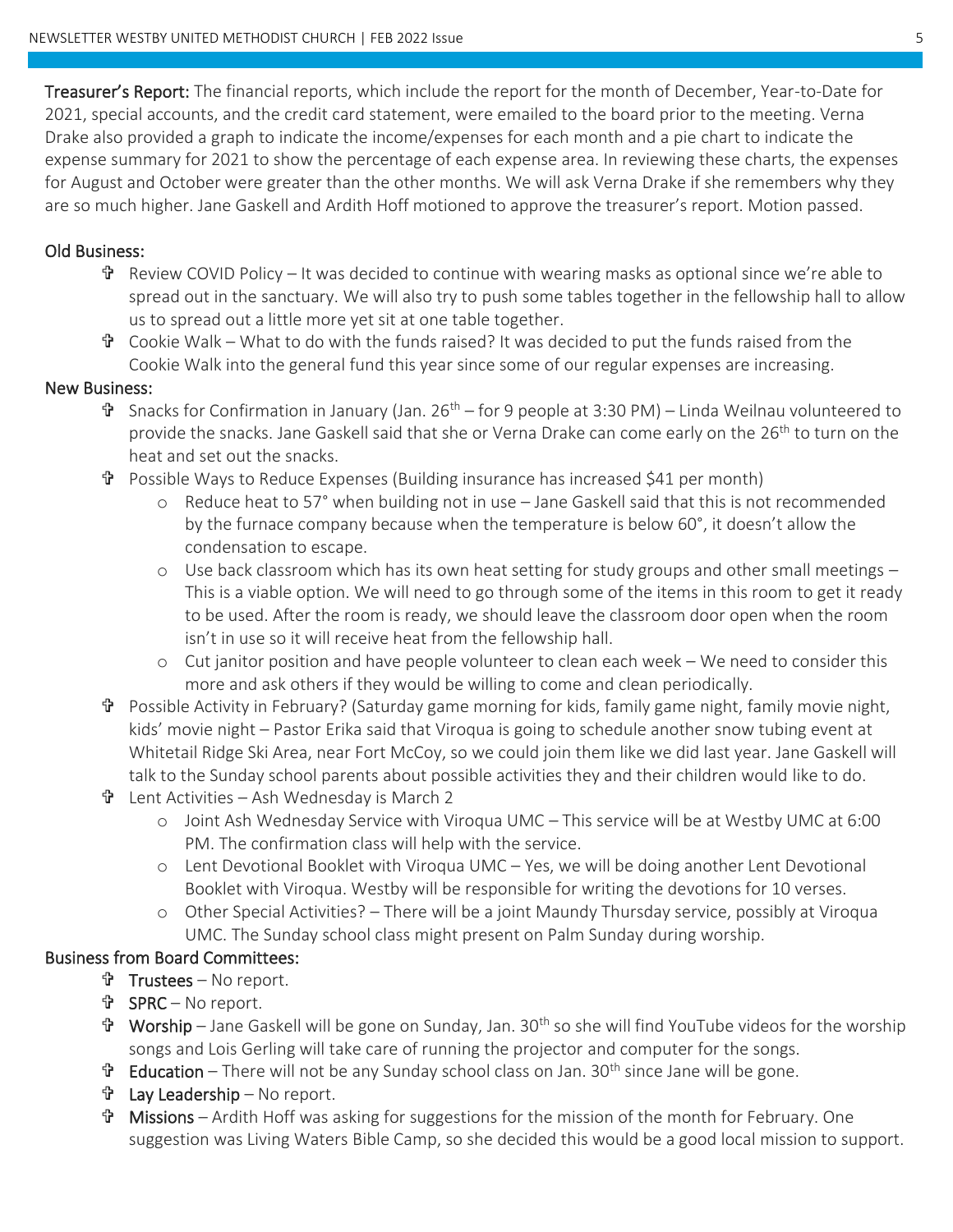Pastor's Report: Pastor Erika reported that the Confirmation Class will be held in Westby on Feb. 23 and on March 2<sup>nd</sup>. We will need to provide snacks for these times.

• The statistical reports are done online through EZRA. There will be training sessions on submitting these reports on Feb. 2<sup>nd</sup> at 12:00 PM and 6:00 PM. Verna Drake has been submitting these reports but isn't able to attend the training session. Linda Weilnau volunteered to attend one of the training sessions.

Jean Shore motioned to adjourn. Meeting was adjourned. Minutes submitted by Linda Weilnau

#### LITTLE HEROES FROM THE BIBLE

This year, Pastor Erika will be providing a special article in each month's newsletter for the children. The theme for these articles is "Little Heros from the Bible".

Young in their age, but not in their willingness to be used by God. Sometimes we think that God only uses great leaders and those who are mature in faith, but God can use anyone who has a humble and obedient heart. This is the case of these boys and girls. Despite their young age, they were great heroes in biblical history for God's will to be done. Throughout this year we will be meeting some of these great little heroes.

This is just an aid to encourage you, dear parents, to take time out and sit down with your children and share exciting family Bible stories. Do not forget at the beginning and at the end of each time, to pray to put yourself and your family in God's hands through prayer.

## **MIRIAM, THE BRAVE SISTER**

Exodus 2:1-10

The king of Egypt ordered the killing of all newborn males among the Jews. To save his son, Moses' mother put him in a basket and sent him down the river. Miriam, her older sister, followed the basket to make sure nothing happened to the child. When the Egyptian princess found the basket while she was bathing in the river, Miriam came out from where she was hiding to suggest to the princess that she employ a woman who could nurse the child. It turns out that the wet nurse Miriam looked for was her own mother. In this way God used this girl to take care of the little brother who would one day become the liberator of Israel, and to give her mother the opportunity to raise her son that she had to let go by the river.

Miriam was also a great help when Moses began to gather the Hebrews to leave Egypt, as she gathered all the women of the town, to help her encourage their husbands to decide to leave Egypt and follow Moses. She was called a prophetess, because of her fidelity to God and because when the people of Israel walked through the desert, Miriam and her friends sang, danced, and played tambourines to overcome the difficulties of fatigue.

In the memory of her people, she remained forever united to her brothers Moses and Aaron as a leader of the people: "I sent Moses and Aaron and Mary to lead you" (Micah 6:4)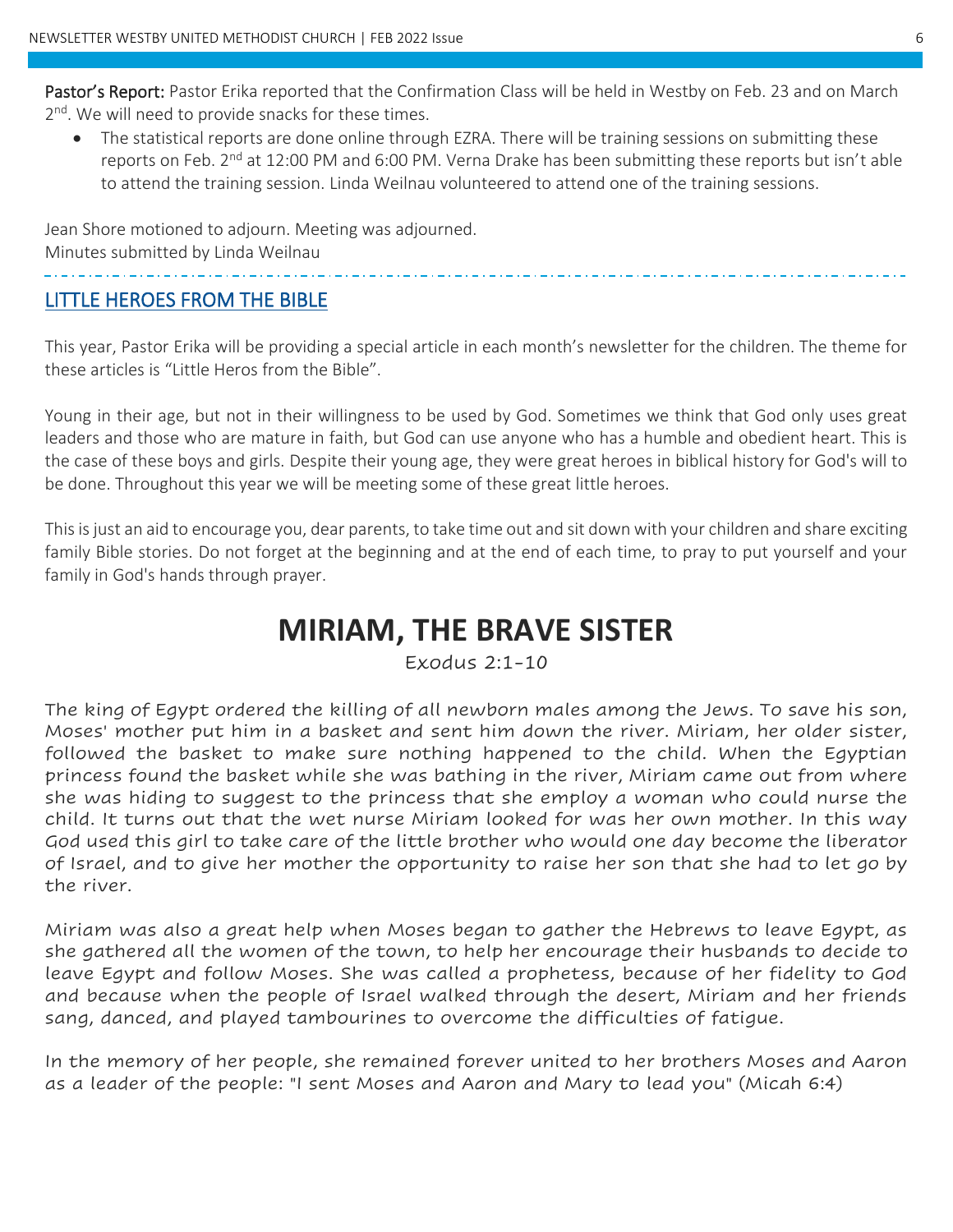